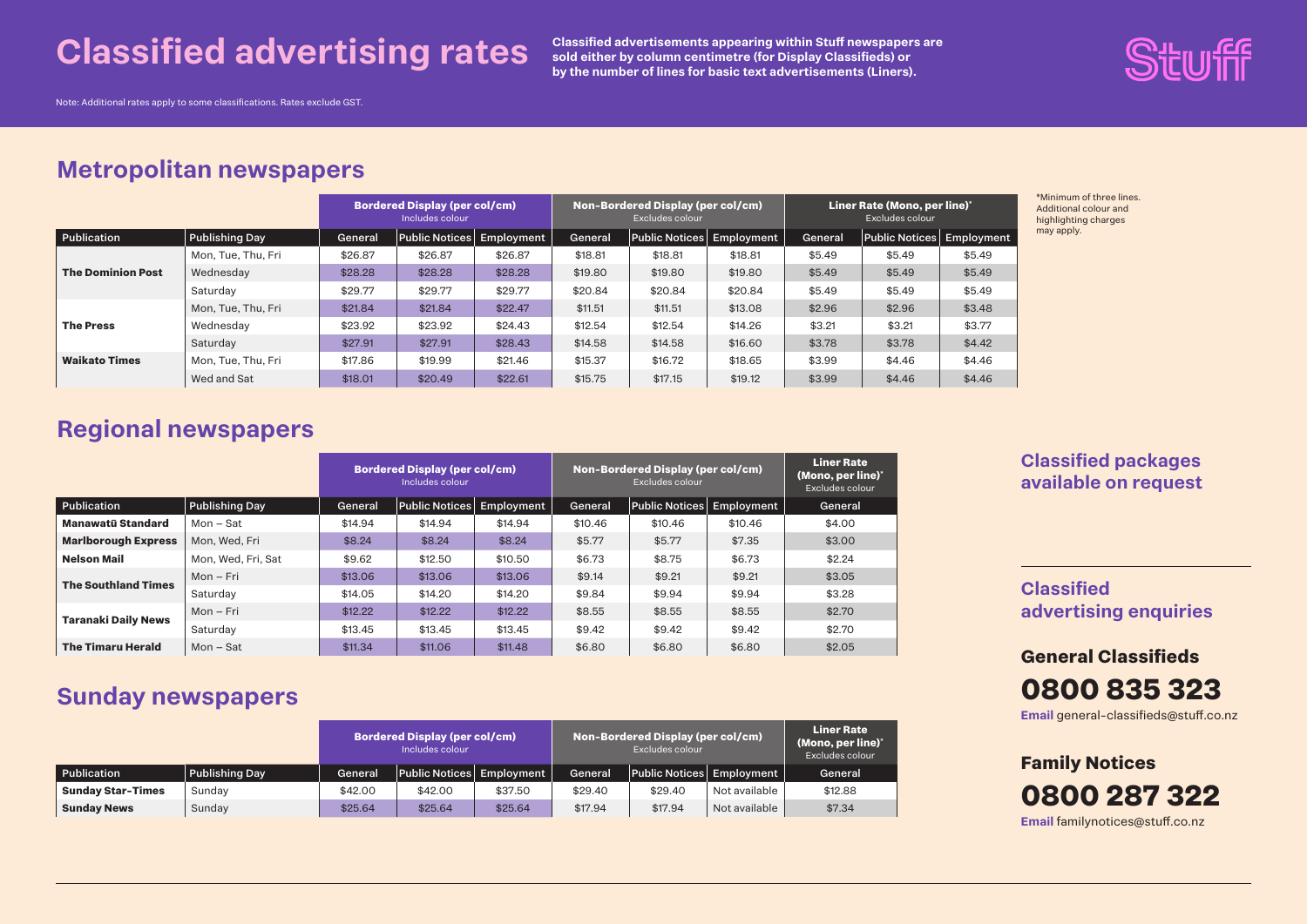# **Classified advertising rates**

Note: Additional rates apply to some classifications. Rates exclude GST.

## **Community newspapers**

| <b>Northland</b>         |                       | <b>Bordered Display</b><br>(per col/cm)<br>Includes colour | <b>Non-Bordered Display</b><br>(per col/cm)<br>Excludes colour | <b>Liner Rate</b><br>(Mono, per line)*<br>Excludes colour |
|--------------------------|-----------------------|------------------------------------------------------------|----------------------------------------------------------------|-----------------------------------------------------------|
| Publication              | <b>Publishing Day</b> | <b>General Classified</b>                                  | <b>General Classified</b>                                      | <b>General Classified</b>                                 |
| <b>The Bay Chronicle</b> | Thursday              | \$9.97                                                     | \$6.98                                                         | \$3.82                                                    |
| <b>Northern News</b>     | Wednesday             | \$10.83                                                    | \$7.58                                                         | \$3.82                                                    |
| <b>The Bay Chronicle</b> | Wednesday             | \$12.99                                                    | \$9.09                                                         | \$1.71                                                    |

| <b>Auckland</b>                |                        | <b>Bordered Display</b><br>(per col/cm)<br>Includes colour | <b>Non-Bordered Display</b><br>(per col/cm)<br>Excludes colour | <b>Liner Rate</b><br>(Mono, per line)*<br>Excludes colour |
|--------------------------------|------------------------|------------------------------------------------------------|----------------------------------------------------------------|-----------------------------------------------------------|
| Publication                    | <b>Publishing Day</b>  | <b>General Classified</b>                                  | <b>General Classified</b>                                      | <b>General Classified</b>                                 |
| <b>Central Leader</b>          | Thursdav               | \$27.34                                                    | \$19.14                                                        | \$4.75                                                    |
| <b>East &amp; Bays Courier</b> | Wednesday              | \$19.74                                                    | \$13.82                                                        | \$4.05                                                    |
| <b>Eastern Courier</b>         | Wednesdav              | \$12.73                                                    | \$8.91                                                         | \$2.98                                                    |
| <b>Manukau Courier</b>         | Thursday               | \$27.34                                                    | \$19.14                                                        | \$4.75                                                    |
| <b>North Harbour News</b>      | Thursdav               | \$12.41                                                    | \$8.69                                                         | \$3.74                                                    |
| <b>North Shore Times</b>       | Thursday               | \$27.34                                                    | \$19.14                                                        | \$4.75                                                    |
| <b>Nor-West News</b>           | Thursday (fortnightly) | \$8.51                                                     | \$5.96                                                         | \$1.47                                                    |
| <b>Papakura Courier</b>        | Wednesday              | \$14.46                                                    | \$10.12                                                        | \$3.06                                                    |
| <b>Rodney Times</b>            | Thursdav               | \$15.34                                                    | \$10.74                                                        | \$3.74                                                    |
| <b>Western Leader</b>          | Thursday               | \$27.34                                                    | \$19.14                                                        | \$4.75                                                    |

**Inimum of three lines.** ditional colour and highlighting charges ay apply.



**Classified advertising enquiries**

**General Classifieds Email** general-classifieds@stuff.co.nz **0800 835 323**

**Family Notices Email** familynotices@stuff.co.nz **0800 287 322**

**Classified packages available on request**

| <b>Waikato</b>              |                       |         | <b>Bordered Display (per col/cm)</b><br>Includes colour |         |         | Non-Bordered Display (per col/cm)<br>Excludes colour |        |         | Liner Rate (Mono, per line)*<br>Excludes colour |        |
|-----------------------------|-----------------------|---------|---------------------------------------------------------|---------|---------|------------------------------------------------------|--------|---------|-------------------------------------------------|--------|
| Publication                 | <b>Publishing Day</b> | General | Public Notices Employment                               |         | General | Public Notices Employment                            |        | General | Public Notices Employment                       |        |
| <b>Cambridge Edition</b>    | Wednesdav             | \$8.81  | \$8.81                                                  | \$8.81  | \$6.17  | \$6.17                                               | \$6.17 | \$3.29  | \$3.29                                          | \$3.29 |
| <b>Franklin County News</b> | Thursdav              | \$12.77 | \$12.77                                                 | \$12.77 | \$8.94  | \$8.94                                               | \$8.94 | \$4.20  | \$4.20                                          | \$4.20 |
| <b>Hamilton Press</b>       | Wednesdav             | \$12.10 | \$12.10                                                 | \$12.10 | \$8.47  | \$8.47                                               | \$8.47 | \$2.81  | \$2.81                                          | \$2.81 |
| Hauraki Herald              | Friday                | \$12.36 | \$12.36                                                 | \$12.36 | \$8.65  | \$8.65                                               | \$8.65 | \$4.08  | \$4.08                                          | \$4.08 |
| <b>Matamata Chronicle</b>   | Wednesdav             | \$9.21  | \$9.21                                                  | \$9.21  | \$6.45  | \$6.45                                               | \$6.45 | \$3.29  | \$3.29                                          | \$3.29 |
| <b>Piako Post</b>           | Wednesdav             | \$9.21  | \$9.21                                                  | \$9.21  | \$6.45  | \$6.45                                               | \$6.45 | \$3.29  | \$3.29                                          | \$3.29 |
| <b>South Waikato News</b>   | Wednesdav             | \$11.02 | \$11.02                                                 | \$11.02 | \$7.71  | \$7.71                                               | \$7.71 | \$4.25  | \$4.25                                          | \$4.25 |
| <b>Taupō Times</b>          | Wednesday             | \$10.03 | \$10.03                                                 | \$10.03 | \$7.02  | \$7.02                                               | \$7.02 | \$3.42  | \$3.42                                          | \$3.42 |

*Continued overleaf...*